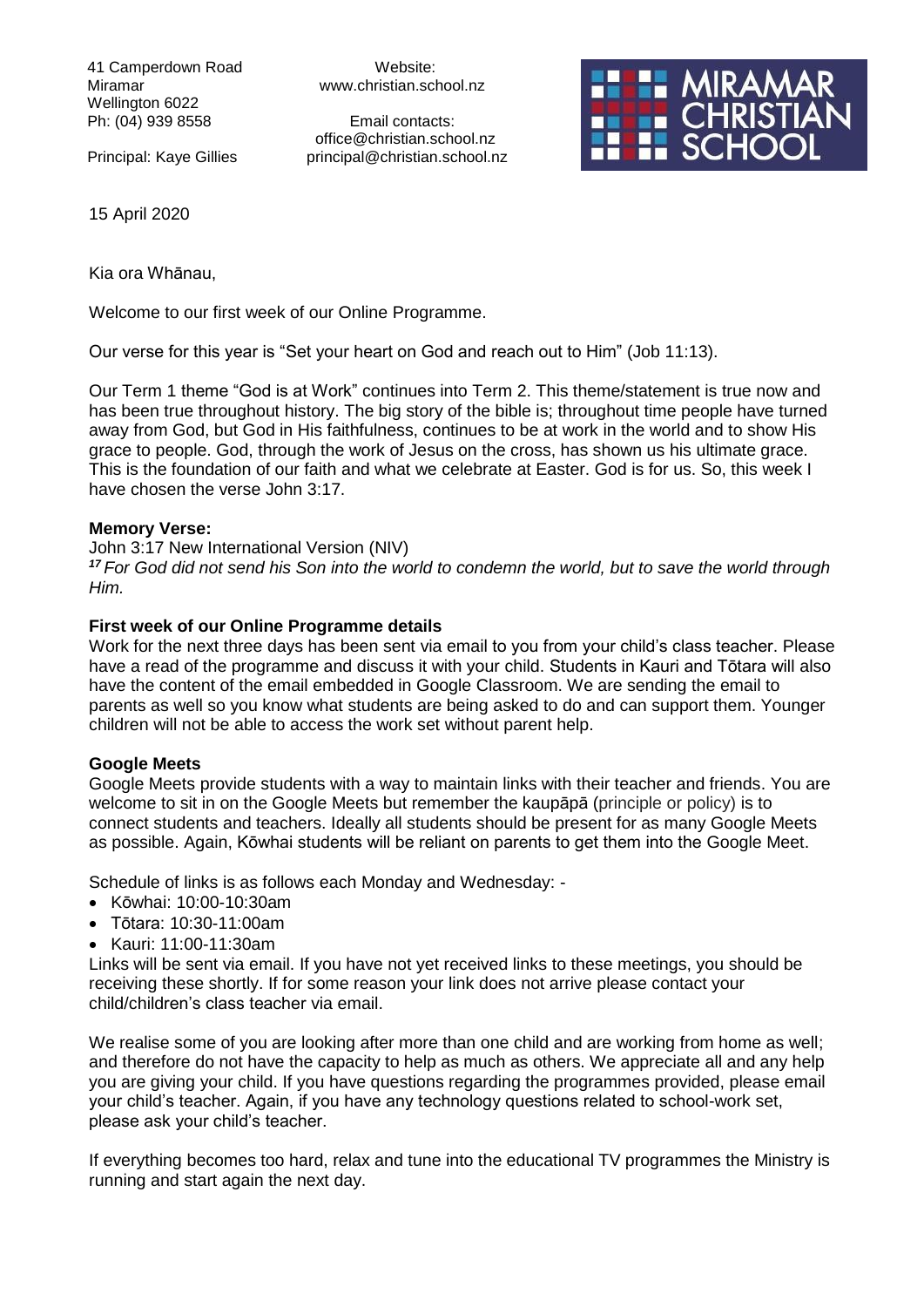We hope that you are all safe and well in your bubble and making the most of family time. If there is anything you want us to be aware of or we can do for you, please let us know. All the best for your first online week of activity.

# **Key dates to remember: -**

Wed 15 April - Term 2 begins (through distance learning)

Wed 22 April - Current date for ending of lockdown period *(on this day we may have more clarity around what will happen next).*

Mon 27 April - ANZAC Day observed

Wed 29 April - **Possible** date for return to school for some students. The Ministry is still working on the logistics of who would be first to return.

## **Resources**

*The government has put together some helpful resources including:*

- *guidance on how to keep students safe on-line*
- *a learning resources website*
- *Home Learning TV*
- *Wellbeing resources*
- *Covid-19 information in different languages*

## **On-line Safety Guidelines**

- Keeping safe on line reviewing and approving games and apps before they are downloaded
- reviewing privacy settings of sites and applications
- checking children's profiles and what they are posting online
- check the sites your child is accessing
- reminding children that anything that is posted online will be permanently on the internet
- taking the time to understand what sites they are visiting and who they are talking with and check in regularly
- some social media sites have age restrictions to join, check these before letting your child use them or join them
- monitoring a child's use of the internet and consider having them use it in an open, common area of the house
- making sure your children know to report any activity they don't feel comfortable with to parents and caregivers straight away

## **Free internet safety filter for parents**

While children are learning from home, they are away from the online safety and security services provided by Network for Learning (N4L) at school.

So together with N4L and Netsafe, the government have launched [www.switchonsafety.co.nz](https://govt.us3.list-manage.com/track/click?u=2f59fcd18a691d315b5a045cb&id=d6d441d08e&e=9f6dfc3458) - a free way to block the worst of the web for students. Netsafe also has new and updated resources for parents, whānau and students at [https://www.netsafe.org.nz/advice/staying-safe/](https://govt.us3.list-manage.com/track/click?u=2f59fcd18a691d315b5a045cb&id=c39089eaf1&e=9f6dfc3458) *(I have also included a copy of our school internet safety contract)*.

The website<https://learningfromhome.govt.nz/-> *,* has links to sites which are especially designed for parents.

## **Home Learning TV | Papa Kāinga TV**

The Home Learning TV | Papa Kāinga TV will run between 9am to 3pm on school days on TVNZ2+1 and Sky channel 502. Some lessons will also be available on TVNZ On Demand. There will be content and lessons for pre-schoolers to 15 year olds from a range of curriculum areas.

## **Wellbeing Resources: -**

- Nathan Wallis has some helpful videos on his Facebook page for parents and whanau <https://www.facebook.com/nathanwallisxfactoreducation/>
- Tips on looking after mental health and wellbeing during COVID-19 from the Mental Health foundation [https://www.mentalhealth.org.nz/get-help/covid-19/](https://govt.us3.list-manage.com/track/click?u=2f59fcd18a691d315b5a045cb&id=19a14a5682&e=9f6dfc3458)
- Although overseas-based, this is a good list and highlights some things particularly important for children. Remember the rules of New Zealand's Level 4 lockdown still apply - 25 Mental Health Wellness Tips during Quarantine from Eileen M Feliciano, Psy.D. <https://energyresourcing.com/blog/mental-health-wellness-covid-19/>